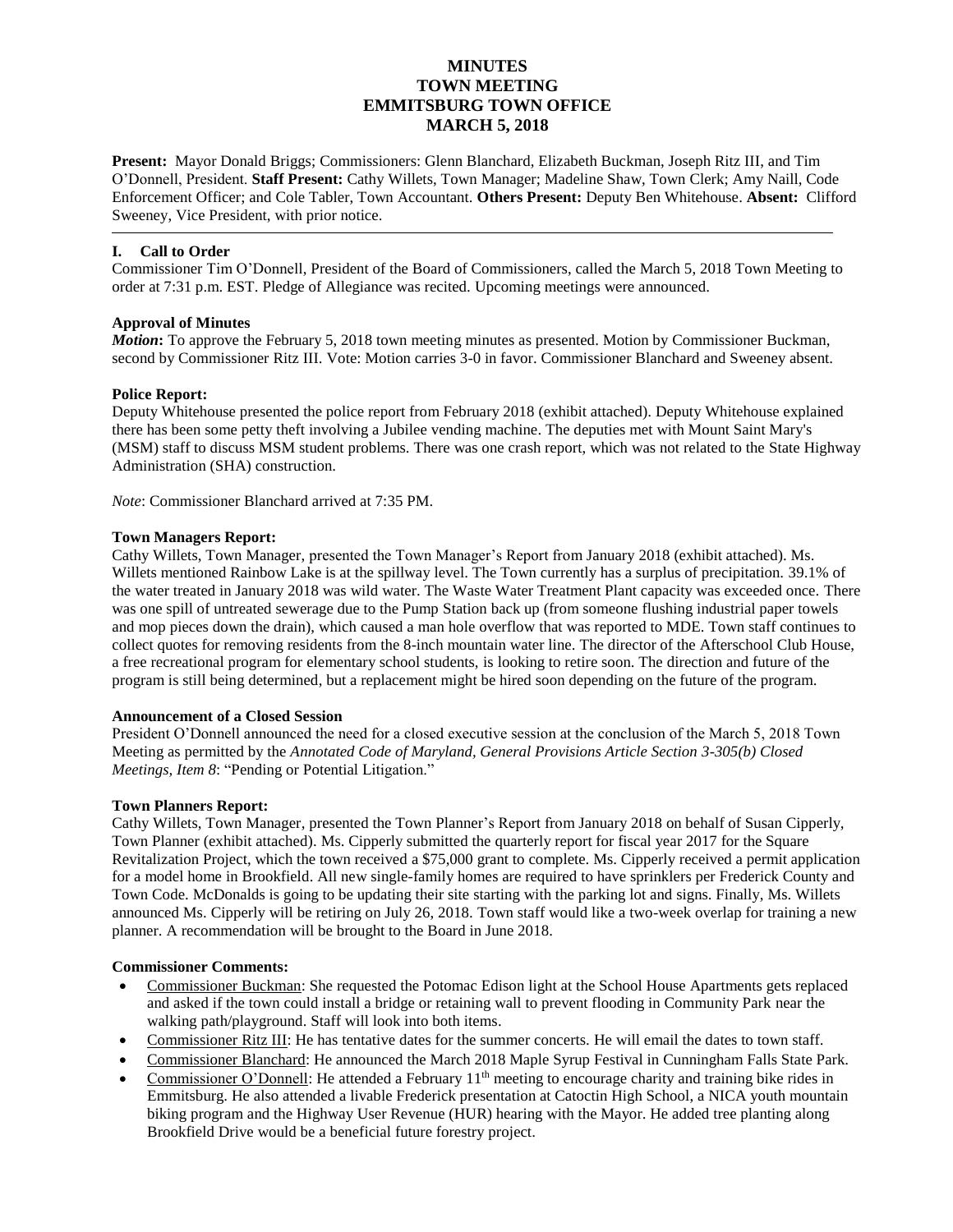# **Mayor's Comments:**

Mayor Briggs attended numerous meetings in February 2018 (meetings listed in agenda packet). Mayor Briggs attended a meeting reviewing security measures for the Afterschool Club House in lieu of the Florida school shooting. He attended the Highway User Revenue (HUR) conference in Annapolis and he hopes the funds will be restored to Emmitsburg soon. He thanked all the local organizations and volunteers such as the Food Bank, Seton Center, Pregnancy Center, Backpacks for Kids, Catoctin Feeder School, Boy Scouts and local churches for their work.

## **Public Comments:**

*Donald Sonn, Emmitsburg Tattoo Company owner, 2 West Main Street -* Mr. Sonn explained there is a sharp curb along Federal Avenue that popped his tire. He inquired about who will take care of the new planters at the Town Square. He also inquired about a solution to cigarette butts at the Town Square. Ms. Willets explained SHA is experiencing design issues along Federal Avenue that should be fixed soon; the planters will be SHA's responsibility the first year then town staff's responsibility; the Town is currently applying for a grant to get cigarette litter receptacles at the square.

#### **Administrative Business:**

- $\triangle$  Item 1 LG Sonic Update: Ms. Willets explained town staff wanted to give a brief update before the system is reinstalled in March 2018. The numbers from 2016 (April 2016 to December 2016) and 2017 (April 2017 to December 2017) were compared to determine the effectiveness of the system. Town staff found backwash water usage was reduced resulting in the saving of 384,888 gallons of water (or the equivalent of 50.5 taps). Overtime was reduced 31%, chemical costs were reduced 27% and Green Clean Pro is no longer needed. Ms. Willets explained the system lost signal with the satellites for an entire month during the peak algae season, which caused some problems. The system did great with removing blue algae but struggled removing brown algae during the fall. Town staff feels the system is working, and the EPA is going to start testing for algae toxins in water so the system will continue to be beneficial. Commissioner O'Donnell requested the final budget numbers for the system, which town staff will present during the budget presentations in June 2018.
- Item 2 Proposed Trail Route Flagging for Consideration: Commissioner O'Donnell explained the Trail Conservancy did not meet the Town's agenda packet deadline for the flagging bids. As a result, Commissioner O'Donnell requested the item get tabled until the next town meeting. He requested the Board approve the 2018 trail workdays instead. Commissioner O'Donnell handed the gavel to Commissioner Blanchard.
- *Motion***:** To accept the days as presented: 04/22, 5/20, 06/16 and 06/24. Motion by Commissioner O'Donnell, second by Commissioner Ritz III. Vote: Motion carries 4-0 in favor with Commissioner Sweeney absent.

#### **Consent Agenda:**

None.

# **Treasurer's Report:**

Commissioner Blanchard presented the Treasurer's Report for February 2018 (exhibit in agenda packet). The operating balance forward is \$5,362,446. The top 10 check amounts are listed in the March 2018 agenda packet.

#### **Planning Commission Report:**

Cathy Willets presented the Planning Commission Report from February 2018 (exhibit attached). The Commission voted to have short-term transient rentals registered with the Town. The agenda item will come before the Board in April 2018 where the Board will need to vote on how to proceed with the item.

#### **II. Agenda Items**

Agenda #1 - Tentative: Audit presentation by Michele Mills: Michele Mills, Public Accountant, and Addie Blickenstaff, In-Charge Accountant, with DeLeon & Stang, introduced themselves. The audit was completed in October 2017 and there were no significant problems identified. A presentation highlighting key information such as summaries on net position, statement of activities, operating revenues, etc. was made. The firm did not identify any material weaknesses in internal controls over financial reporting. No new accounting policies were adopted and no problems with town staff/management were encountered. Town staff was very helpful during the June and October 2017 visits.

*Motion*: To accept the fiscal year audit 2017 results of the audit from DeLeon & Stang. Motion by Commissioner Blanchard, second by Commissioner Buckman. Vote: Motion carries 4-0 in favor, with Commissioner Sweeney absent.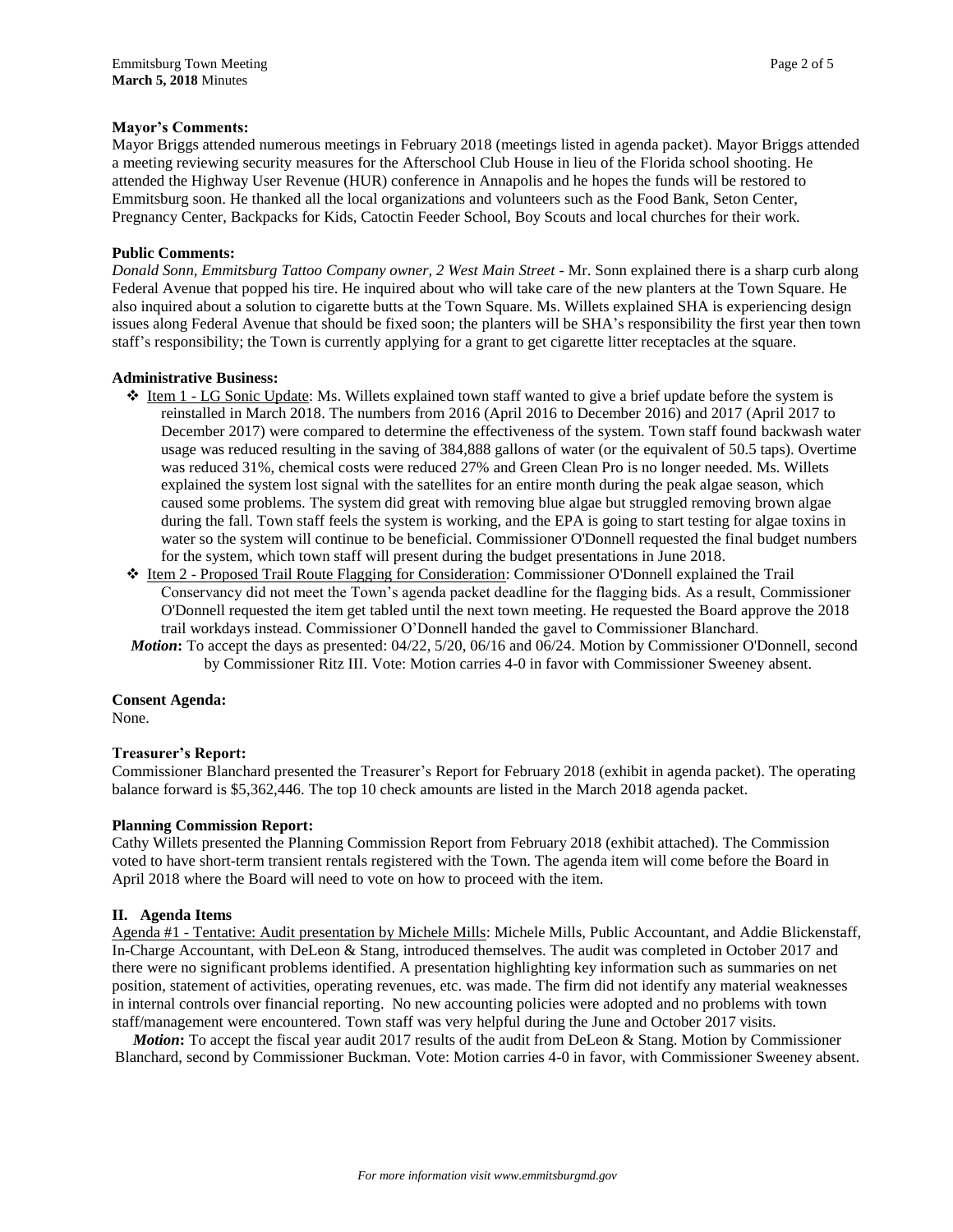Agenda #2 - 2018 Pool Management Contract for Consideration: Ms. Willets presented the pool contract for consideration. The request for proposal was publicized on December 15, 2018. The bids were due February 2, 2018. Two (2) total bids were received, one from American Pools for \$58,086.00 and one from RSV Pools Inc. for \$54,489.00. Town staff recommends RSV Pools Inc., which was used during the 2016 pool season. John Clapp, Town Attorney, reviewed the contract and made slight modifications. Town staff is on schedule for filling the pool with water by May 1, 2018. RSV Pools Inc. was chosen over American Pools due to the price, familiarity, personable manner and references. If the Lions Club would like to run the concession stand, a proposal for operations (e.g. what items to sell) should be given to town staff. There are uniform guidelines and behavior guidelines in place for the pool management company's employees. Town staff suggested doing a two or three year pool management contract in the future.

*Motion***:** To accept the contract for RSV Pools as presented today. Motion by Commissioner Buckman, second by Commissioner Blanchard. Vote: Motion carries 4-0 in favor with Commissioner Sweeney absent.

Agenda #3 - Agreement between the Town and Milani Construction Related To Water Line Relocation at the Bridge Project: Ms. Willets explained town staff cautioned Milani Construction that the town's 10-inch waterline along East Main Street needed to be moved for the completion of the Route 140 Bridge Project (over Flat Run Creek). Milani Construction did not heed the town's warning and has now determined the waterline needs to be moved. The Town refuses to pay for the waterline relocation because initial concerns were ignored and the Town did not request the project. The total cost to relocate the line is \$38,000, which will be divided up based on prior right-of-ways. The Town's portion would be \$19,000, but Milani has agreed to pay this amount because initial concerns were not addressed. SHA did not agree to a three party agreement, which is why there are two separate agreements. John Clapp, Town Attorney, drafted the proposed agreement in the 03/05/2018 agenda packet. Milani Construction has already given the Town a check that will be held in escrow until the project is complete in case more funds are needed. *Calvin Haxton, Hampton Valley Road* - Mr. Haxton believes town staff is approaching the relocation of the water line in the most efficient way.

*Motion***:** To approve the agreement between the Town and Milani Construction regarding the waterline relocation at the bridge project. Motion by Commissioner Ritz III, second by Commissioner Blanchard. Vote: Motion carries 4-0 in favor with Commissioner Sweeney absent.

Ms. Willets reviewed the second agreement between SHA and the Town. The agreement specifies what portion of the water line relocation cost the Town is responsible for and what portion SHA is responsible for and other project guidelines. Town staff and the town attorney tried for a third party agreement, but SHA does not do them. *Motion***:** To accept the letter of agreement for the water line relocation of the Town of Emmitsburg in conjunction with the MDOT SHA's contract #FR5365180. Motion by Commissioner Buckman, second by Commissioner Blanchard. Vote: Motion carries 4-0 in favor, Commissioner Sweeney absent.

Agenda #4 - Park Pavilion Policy Amendment for Consideration: Ms. Willets explained the ball field reservation policy was approved at the February 5, 2018 town meeting. Town staff would like to have a separate policy for ball field reservation fees and one for park pavilion fees. There are no changes in the fees. Town staff is requesting this change to eliminate the confusion of having two active policies with ball field reservation information on them.

*Motion***:** To accept policy P18-04. Motion by Commissioner Ritz III, second by Commissioner Blanchard.

Vote: Motion carries 4-0 in favor with Commissioner Sweeney absent.

# **Set Agenda Items for April 2, 2018 Town Meeting**

- 1. Frederick County Harm Reduction and Syringe Service Programs.
- 2. Update to Parking Policy and Ordinances for Discussion.
- 3. Presentation by Town Staff on Short Term Transient Rentals.
- 4. Public Comment Timing in Meetings for Consideration.
- Admin Business:
	- A. Proclamation: April as National Child Abuse Prevention Month.
	- B. Proclamation: Arbor Day Observance on April 28, 2018.
	- C. Recommendations Related to Trail Flagging.

Commissioner Buckman requested the Board review the procedures for ethic complaints and the appeals process at a future town meeting. Mayor Briggs suggested doing a Code of Conduct policy with ethic guidelines since the two go hand-in-hand.

*Motion***:** To accept the agenda as discussed. Motion by Commissioner Blanchard, second by Commissioner Ritz III. Vote: Motion carries 4-0 in favor.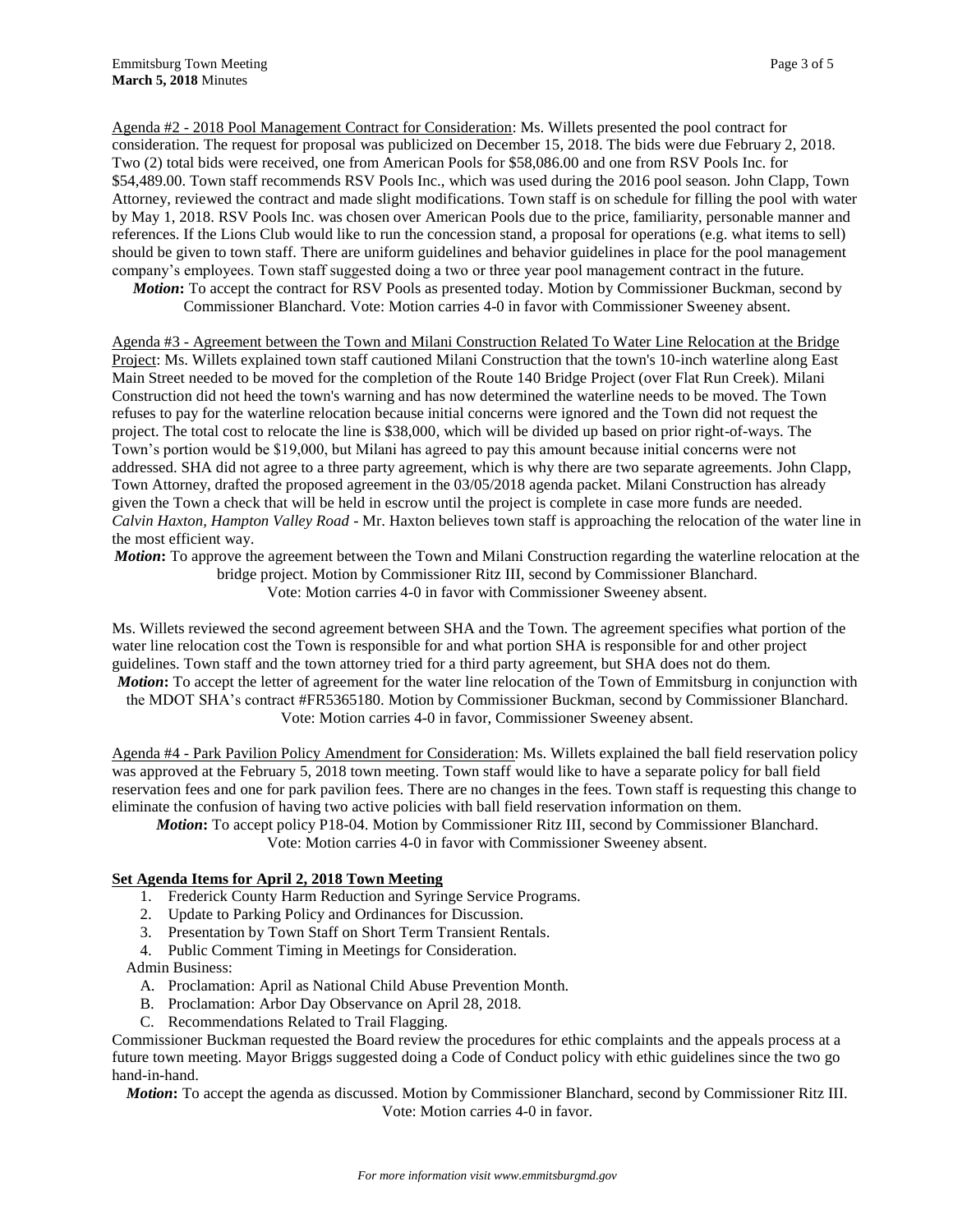## **Closed Session Motion:**

At 9:45 p.m. President O'Donnell handed the gavel to Commissioner Blanchard.

*Motion*: To close the March 5, 2018 town meeting at its conclusion for a closed executive session to consult with staff consultants or other individuals about pending potential litigation regarding the 8-inch mountain waterline as permitted by the *General Provisions Article Section 3-305(b), Item 8.* Motion by Commissioner O'Donnell, second by

Commissioner Buckman. Vote: Motion carries 4-0 in favor, with Commissioner Sweeney absent.

*Motion***:** To close the meeting. Motion by Commissioner Blanchard, second by Commission Ritz III. Vote: Motion carries 4-0 in favor with Commissioner Sweeney absent.

#### **III. Sign Approved Text Amendments and/or Resolutions**

#### **IV. Adjournment**

With no further business, the March 5, 2018 Town Meeting was adjourned at 9:47 p.m. EST. Four-minute recess was taken prior to entering into a closed session.

Respectfully submitted,

Madeline Shaw Town Clerk

Approved: April 2, 2018